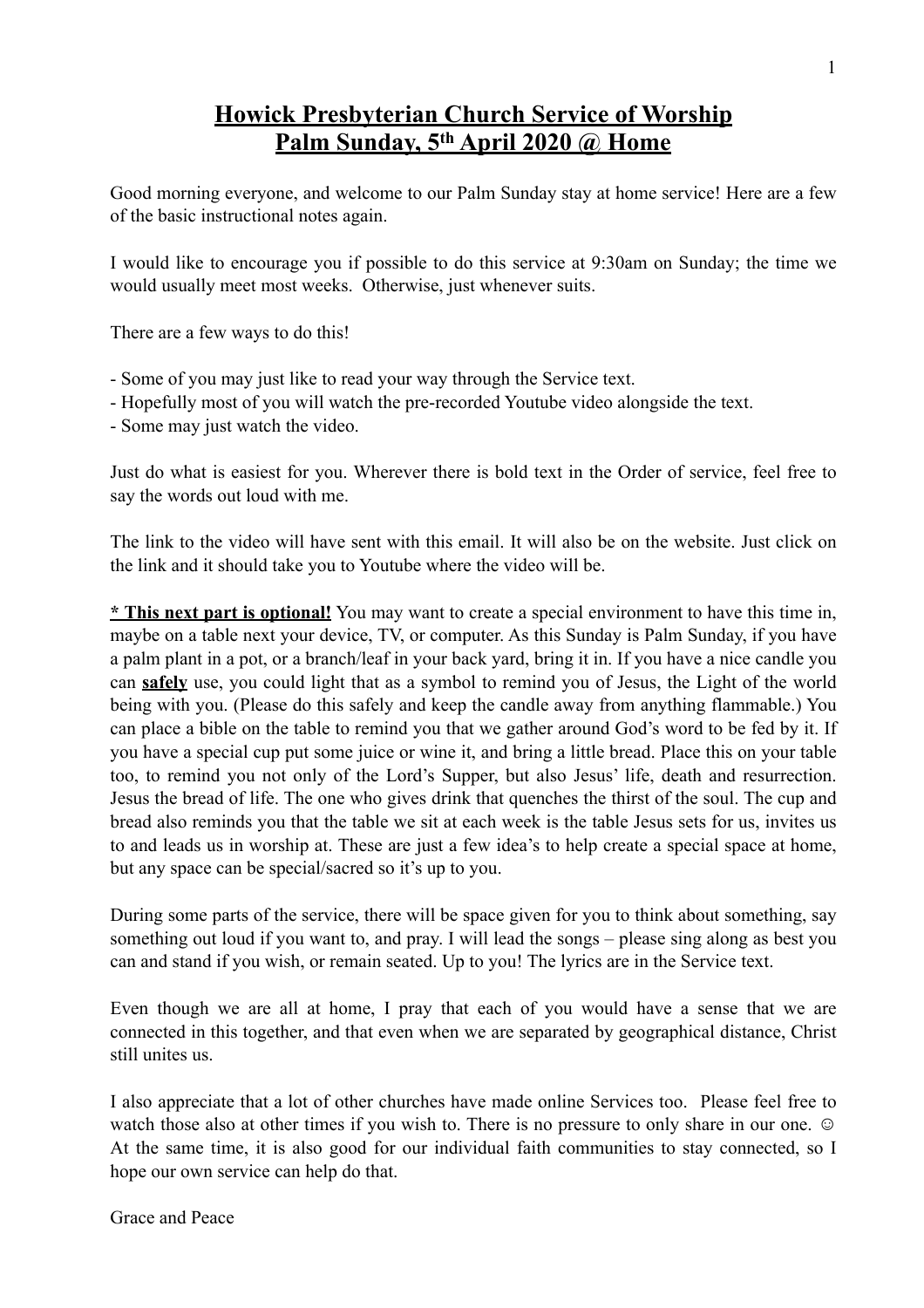## Matt

#### **CALL TO WORSHIP** (based on Zechariah 9:9 and Psalm 118:26, 28-29)

- Matt: Rejoice greatly, O people of Zion! Shout in triumph, O people of Jerusalem! Look, your king is coming to you. He is righteous and victorious, yet he is humble, riding on a donkey even on a donkey's colt.
- **All: Blessed is the one who comes in the name of the Lord!**
- Matt: You are our God, and we will praise You!
- **All: You are our God, and we will exalt You!**
- Matt: O give thanks to the Lord, for He is good.
- **All: His faithful love endures forever!**

Let us worship God!

Let's sing, Mighty to Save

## **SONG: MIGHTY TO SAVE**

Everyone needs compassion A love that's never failing Let mercy fall on me Everyone needs forgiveness The kindness of a Saviour The hope of nations

*Saviour, he can move the mountains My God is mighty to save He is mighty to save Forever Author of Salvation He rose and conquered the grave Jesus conquered the grave*

So take me as you find me All my fears and failures Fill my life again I give my life to follow Everything I believe in Now I surrender

Bridge: Shine your light and let the whole world see We're singing for the glory of the risen king Jesus *[2x]*

# **OPENING PRAYER**

Gathering for worship in our homes today,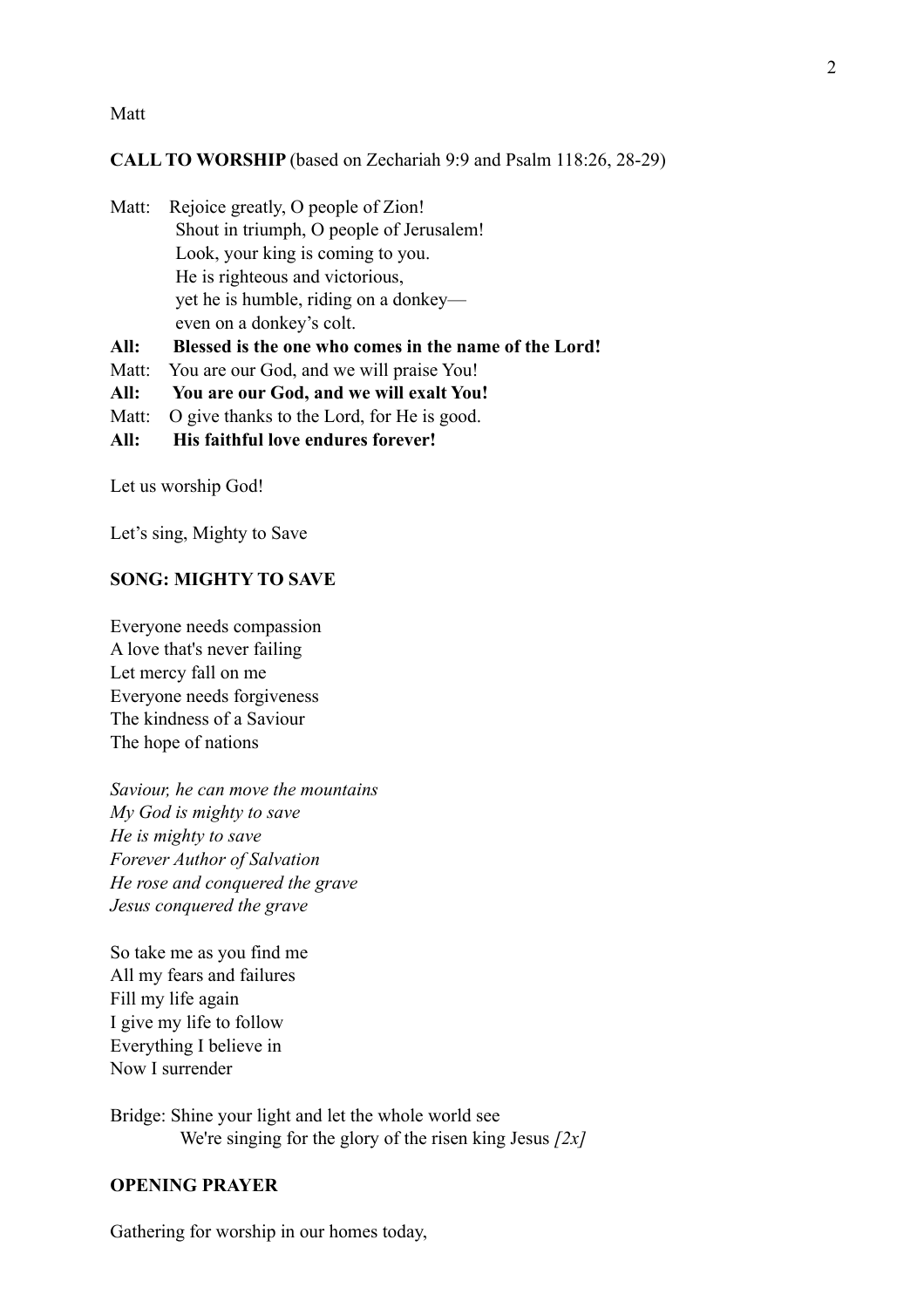we are reminded of the crowd that lined the streets, witnessing your entry into Jerusalem.

Some of us gather, full of enthusiasm. Some of us gather wearied by what life has thrown at us, especially the last few weeks.

Some of us come out of curiosity. Some of us out of habit. Some of us are here because somebody told us we had to! Some of us gather with great expectation.

Some of us with no particular hopes.

It is here, God, that you meet us and greet us and, if we will allow, It is here that you surprise us with your hope, love and your grace.

So open our heavy eyes, and tired minds, steal into our closed hearts and surprise us today with hope and joy.

Quell those unrealistic expectations, but open us to the possibility of hope and allow us to glimpse the goodness of your purpose for us.

Even when we cannot name it ourselves you know what ails us. We submit to your knowledge of us and we open ourselves to the need for your forgiveness; a forgiveness that comes freely and abundantly.

So with cleansed hearts and open minds, we join in the cry Hosanna!

Blessed is He who comes in the Name of the Lord. Hosanna in the highest.

We pray as you taught us to pray together:

*Our Father, who art in heaven, hallowed be thy Name, thy kingdom come, thy will be done, on earth as it is in heaven.* 

*Give us this day our daily bread. And forgive us our trespasses, as we forgive those who trespass against us.* 

*And lead us not into temptation, but deliver us from evil.* 

*For thine is the kingdom,*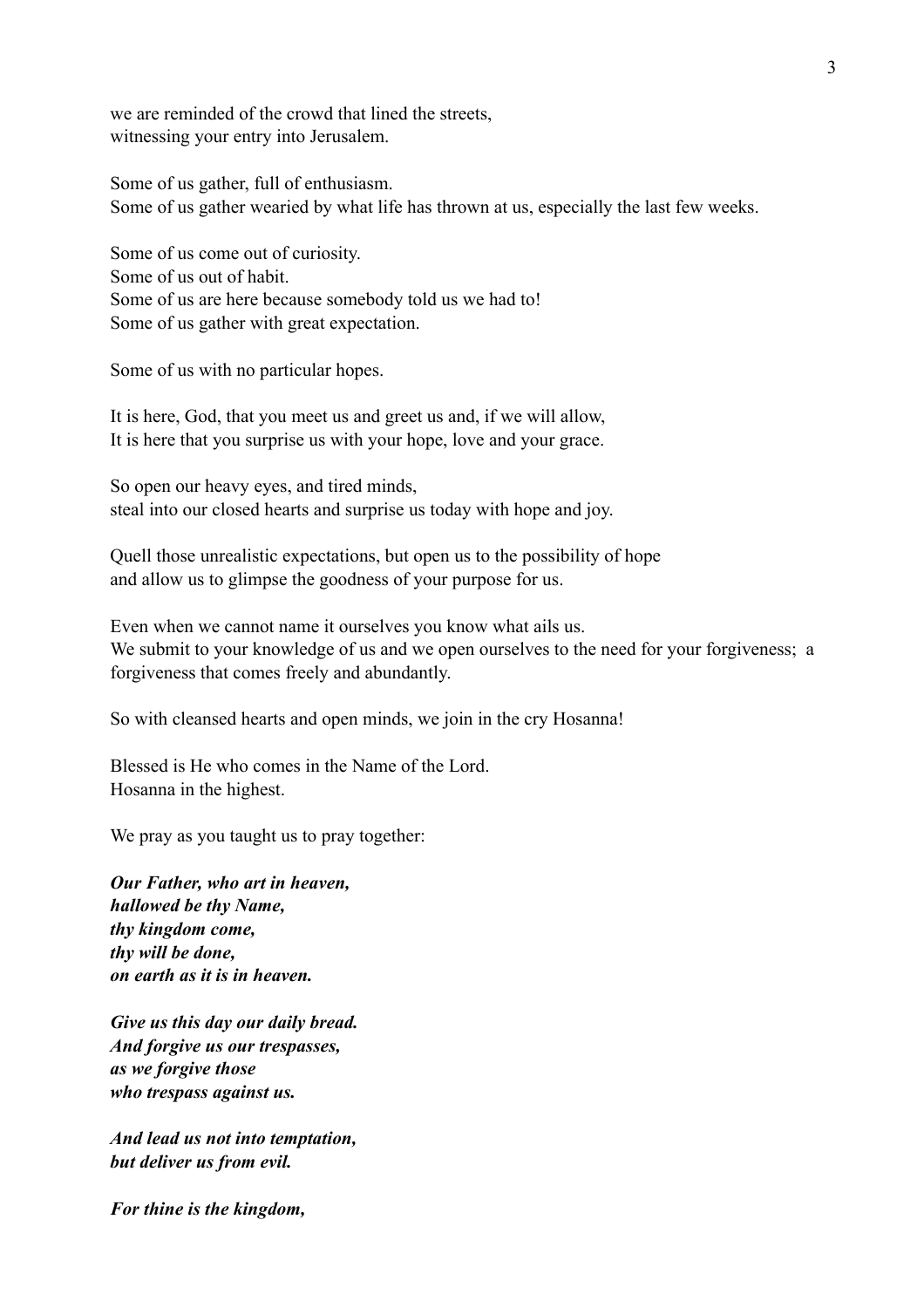*and the power, and the glory, for ever and ever. Amen.*

## **KIDS TIME AND BIRTHDAYS/ANNIVERSARIES**

Hello to any boys and girls who are reading, listening to or watching this!

How are you getting on this week? What sort of things have you been doing at home?

My kids have been doing some baking, playing outside, making cards for grandparents, going for bike rides around our neighbourhood, device time, and watching family movies together.

Like I said last week, thank you kids for staying at home! You are helping our country stop the spread of the virus. Great job!

I have a story I'd like to read for you…

Today we also celebrate everyone who had a birthday or anniversary this week. We give thanks to God for your life amongst us! You have made this world so much better for so many! This will probably be one of the stranger birthdays you've had but you are still worth celebrating!

## **KIDS PRAYER**

God of love and hope, you made the world and care for all creation, but the world feels strange right now. The news is full of stories about Coronavirus. Some people are worried that they might get ill. Others are anxious for their family and friends. Be with them and help them to find peace. We pray for the doctors and nurses and scientists, and all who are working to discover the right medicines to help those who are ill. Thank you that even in these anxious times, you are with us. Help us to put our trust in you and keep us safe. **Amen.**

## **What do we say each week? "God loves us and we are special!"**

#### **SONG: God will make a way**

God will make a way Where there seems to be no way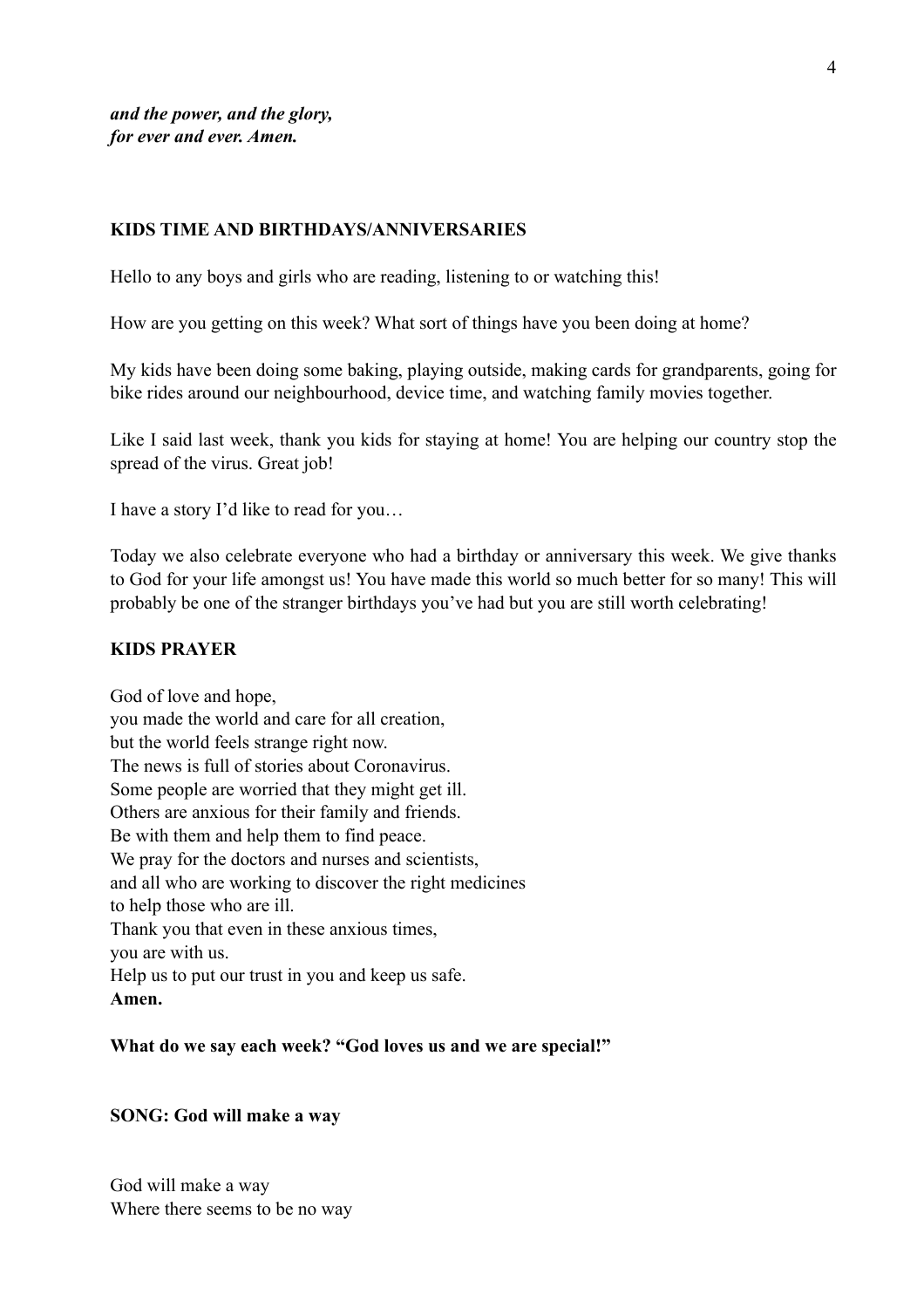He works in ways we cannot see He will make a way for me

He will be my guide Hold me closely to His side With love and strength for each new day He will make a way, He will make a way

*By a roadway in the wilderness, He'll lead me And rivers in the desert will I see Heaven and Earth will fade but His word will still remain And He will do something new today*

## **READINGS**

Our readings today are Psalm 118:1-2, 19-29 and Matt 21:1-11

#### **Psalm 118:1-2, 19-29**

Give thanks to the Lord, for he is good; his love endures forever. Let Israel say: "His love endures forever." Open for me the gates of the righteous; I will enter and give thanks to the Lord. This is the gate of the Lord through which the righteous may enter. I will give you thanks, for you answered me; you have become my salvation. The stone the builders rejected has become the cornerstone; the Lord has done this, and it is marvelous in our eyes. The Lord has done it this very day; let us rejoice today and be glad. Lord, save us! Lord, grant us success! Blessed is he who comes in the name of the Lord. From the house of the Lord we bless you. The Lord is God, and he has made his light shine on us. With boughs in hand, join in the festal procession up to the horns of the altar. You are my God, and I will praise you; you are my God, and I will exalt you. Give thanks to the Lord, for he is good; his love endures forever.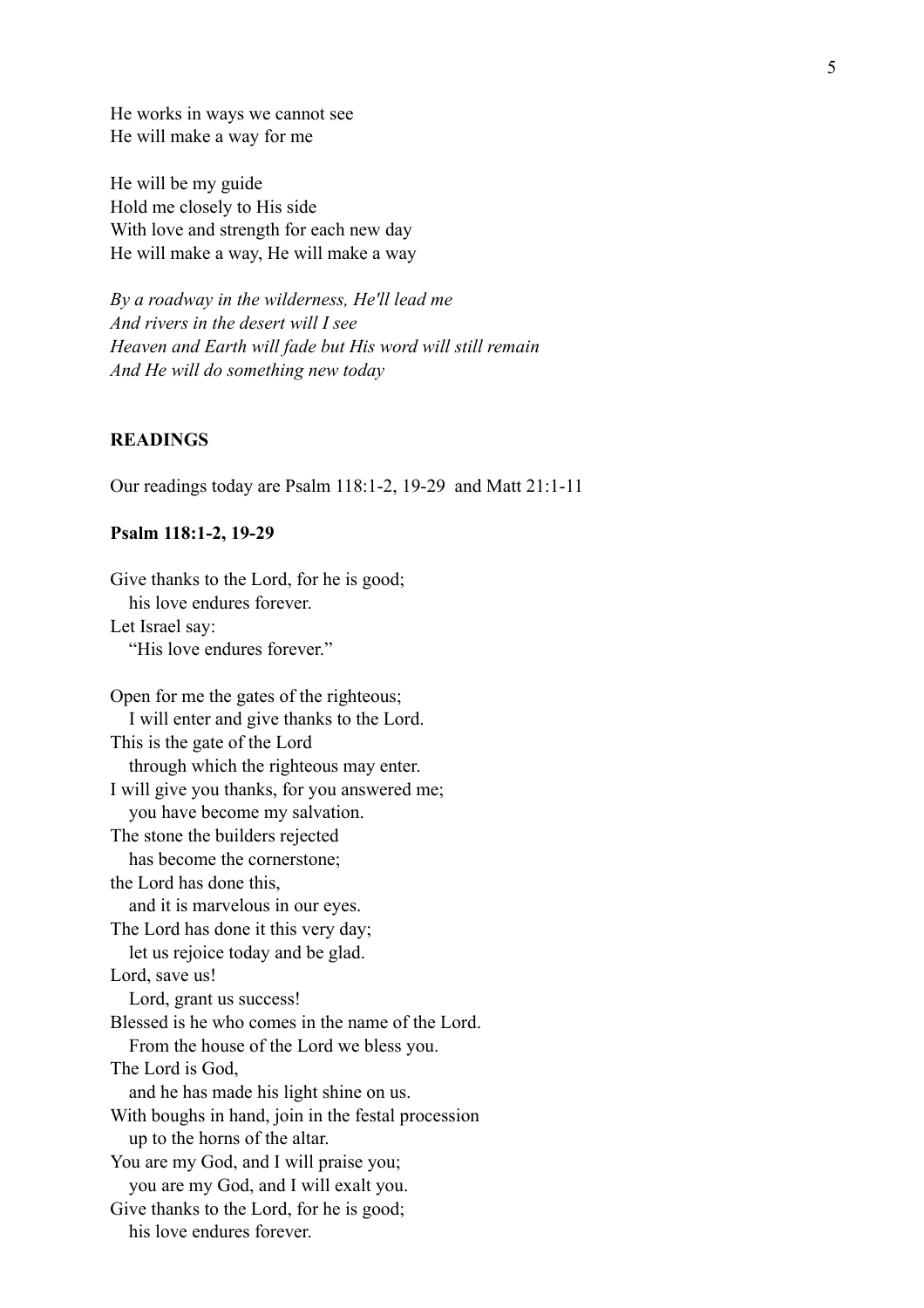#### **Matthew 21:1-11**

As they approached Jerusalem and came to Bethphage on the Mount of Olives, Jesus sent two disciples, saying to them, "Go to the village ahead of you, and at once you will find a donkey tied there, with her colt by her. Untie them and bring them to me. If anyone says anything to you, say that the Lord needs them, and he will send them right away."

This took place to fulfill what was spoken through the prophet:

"Say to Daughter Zion,

'See, your king comes to you,

gentle and riding on a donkey,

and on a colt, the foal of a donkey.'"

The disciples went and did as Jesus had instructed them. They brought the donkey and the colt and placed their cloaks on them for Jesus to sit on. A very large crowd spread their cloaks on the road, while others cut branches from the trees and spread them on the road. The crowds that went ahead of him and those that followed shouted,

"Hosanna to the Son of David!"

"Blessed is he who comes in the name of the Lord!"

"Hosanna in the highest heaven!"

When Jesus entered Jerusalem, the whole city was stirred and asked, "Who is this?" The crowds answered, "This is Jesus, the prophet from Nazareth in Galilee."

## **SERMON – "THE TRIUMPHANT ENTRY INTO JERUSALEM"**

Palm Sunday marks the beginning of what the Christian community call Holy Week. The days leading up to and including the death and resurrection of Jesus.

As Jesus and his disciples approach Jerusalem from the Mount of Olives, several things wait for him there.

This is the place where his mission will reach its most treacherous stage.

Religious leaders are waiting, plotting his death.

Spiritual forces of evil are working against him.

There is of course the ongoing weight of the Roman occupation.

The Roman Empire insisted that it was bringing peace to the world through its massive military might. Anybody who didn't see it this way just might be put on a cross.

One of the most significant things that is happening in Jerusalem right now is the celebration of Passover.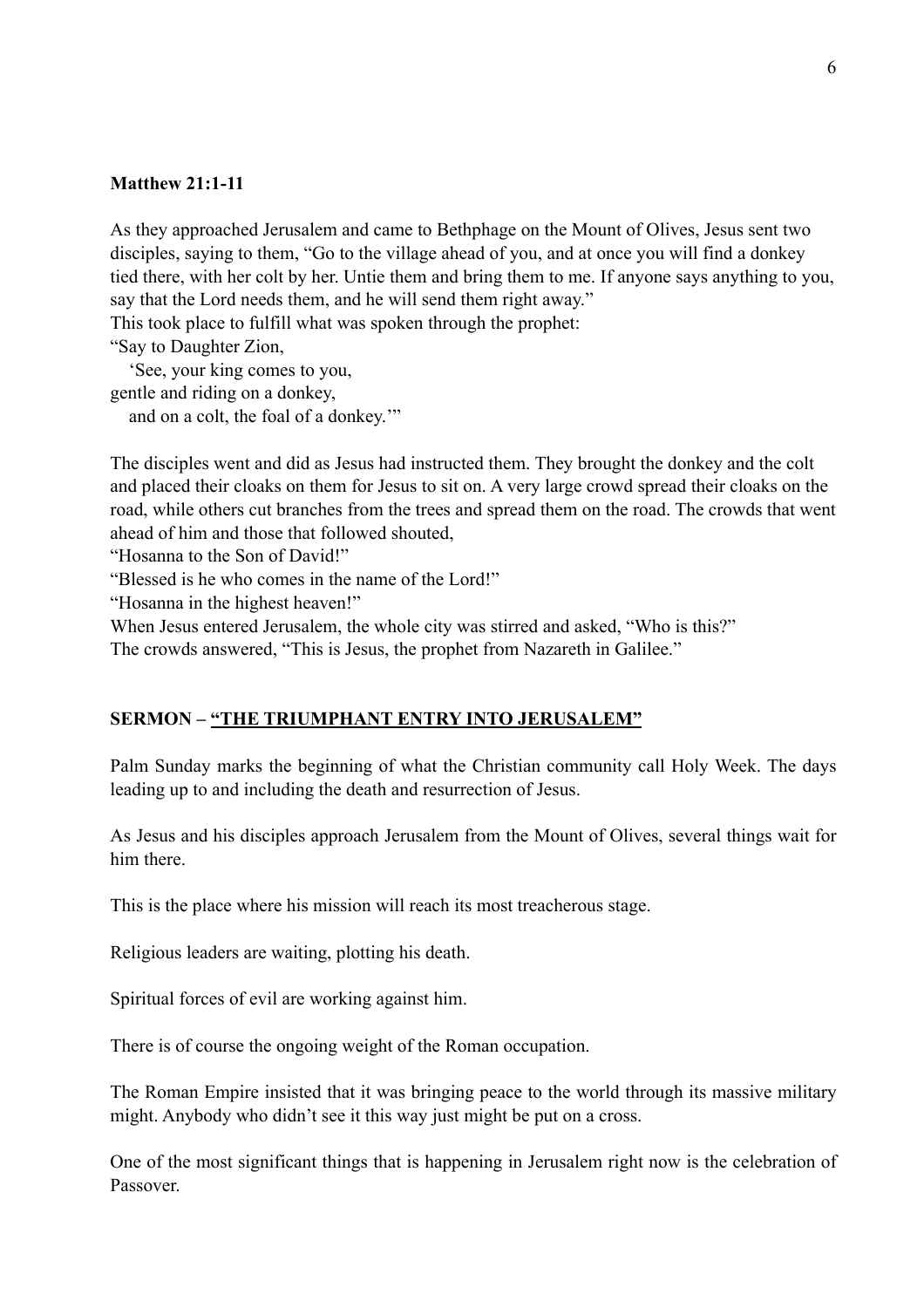There are at least 2-3 hundred thousand Jews coming into Jerusalem, including pilgrims from around that part of the world. Some suggest the city may have been packed with up to a million people in total.

The people are there to remember the time when God delivered them from the hands of an imperial ruler. **Pharaoh.**

They are also very aware that they are still suffering under the hand of an imperial ruler. **Caesar.**

Put these two things together and you have a volatile mix. The spirit of rebellion and religious fervour is in the air. They are longing for deliverance again. There are whispers that this Jesus of Nazareth could in fact be the long hoped for Messiah, who would come and restore the Kingdom of Israel, and lead an uprising against the Romans.

And so we have the Roman Governor of Judea – Pontius Pilate. He will come to Jerusalem for the Passover festival to make sure things stay under control.

When Pilate would enter the city, there would be a particular weight to it. The entry of royalty into a city was a public affair of pomp and circumstance from a Jewish and Roman point of view.

When Pilate entered the city, he would come from Caesarea in the west, riding on a war horse, surrounded by soldiers. This entrance would be a reminder of the ruling empire, and a warning to people to stay in their place. It was an entry designed to intimidate.

This is what makes Jesus' entry all the more fascinating.

Jesus enters from the Mount of Olives, from the east, riding not on a war horse – but a donkey – a symbol of peace.

And instead of being surrounded by military power, he is surrounded by ordinary people, children, and pilgrims, being joyful. Jesus entry is a public and intentional fulfillment of Zech 9:9

*Rejoice greatly, Daughter Zion, Shout, Daughter Jerusalem! See, your king comes to you, righteous and victorious, lowly and riding on a donkey, on a colt, the foal of a donkey.*

The people lay down their cloaks and wave Palm branches. In ancient times, palm branches symbolized goodness, well-being, and victory.

They cry out, "Hosanna" which means *"Save now."* It's an oppressed peoples cry to their saviour and king. (Which would later become a statement of praise.)

They also call out words from Psalm 118: "Blessed is he who comes in the name of the Lord."

This is a beautiful moment. A wonderful welcome. A prophetic, symbolic statement.

But there is also a sadness that lingers in this story, based on a misunderstanding of Jesus and his mission.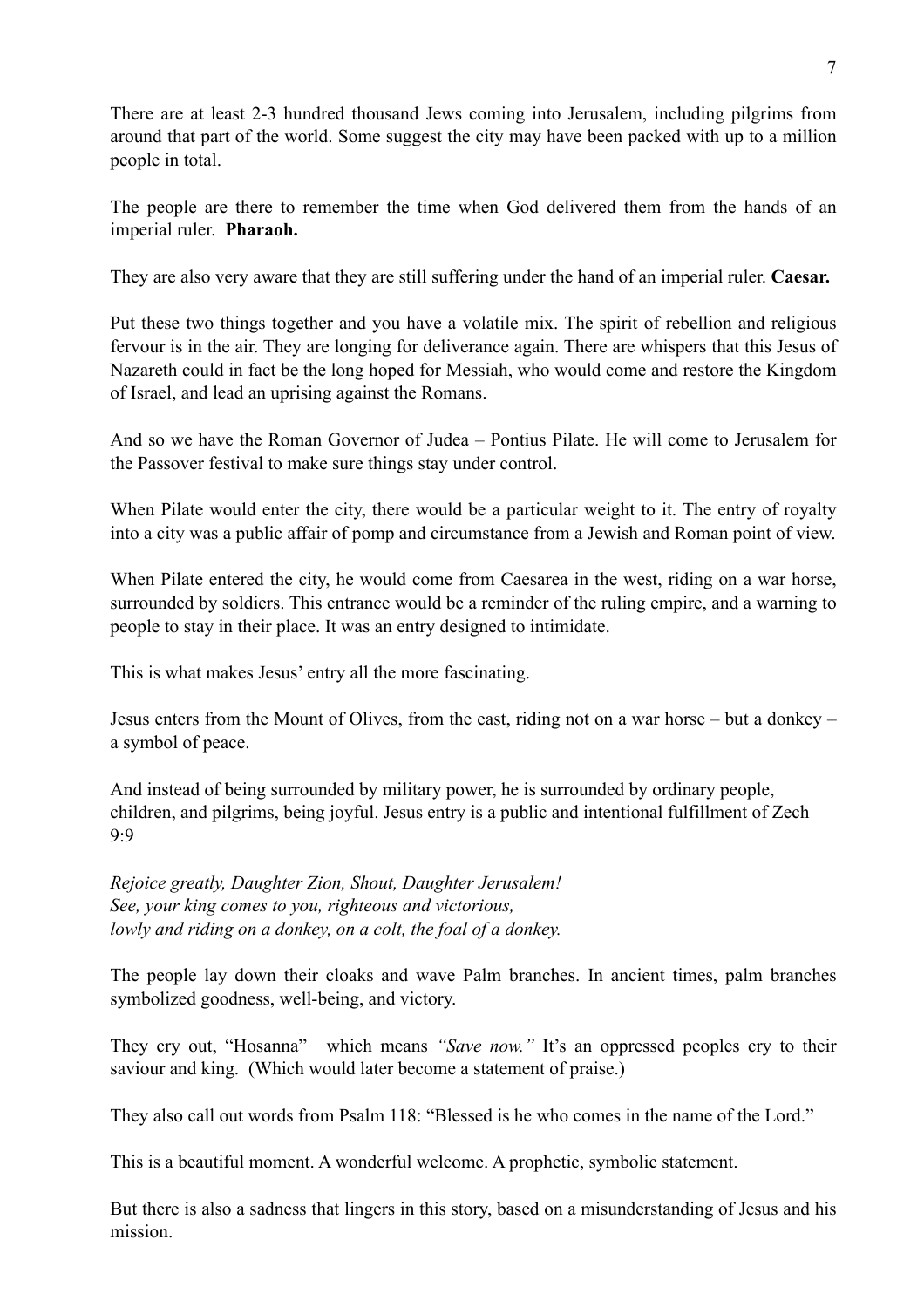Their hope was for a Messianic military leader who would lead a war against the Romans and restore the Kingdom of Israel.

Jesus would end up disapointing them, for that was not the approach God had in mind.

Ironically Ps 118:22 contains the line *"The stone that the builders rejected has become the cornerstone."* Jesus would quote this the next day in the temple.

He was a different kind of King. And most of the people just don't get it.

Later that week, many of the same voices welcoming him would be shouting "Crucify him!"

There are three things I want to touch on from this moment.

1. First of all, what might Palm Sunday be telling us about God?

God is doing things differently.

God is not fighting back with the same weapons as the enemy.

*The Roman Empire insisted that it was bringing peace to the world through its massive military might, and anybody who didn't see it this way just might be put on a cross. Emperor Caesar was considered the "Son of God," the "Prince of Peace," and one of his propaganda slogans was "Peace through victory."*

*The insistence of the first Christians was through this resurrected Jesus, God has made peace with the world. Not through weapons of war but through a naked, bleeding man hanging dead on a Roman execution stake. Another of Caesars favourite propaganda slogans was "Caesar is Lord." The first Christians said "Jesus is Lord." For them, Jesus was another way, a better way, a way that made the world better through sacrificial love, not coercive violence.* **"Jesus Wants to Save Christians."**

Humans often revert to intimidation and violence to find conquest and victory.

Jesus is showing us another way. Jesus will not overcome the Kingdom of Rome, the corrupt religious leaders, nor the forces of evil with their own weapons. Instead he chooses sacricifial love.

2. Secondly, there's some powerful symbolism in looking at the way Pilate would enter a city, and the way Jesus does in this story.

It's been said, "there are 2 ways to enter a city – the way of Pilate or the way of Jesus."

There are 2 ways to

Enter a conversation Treat your family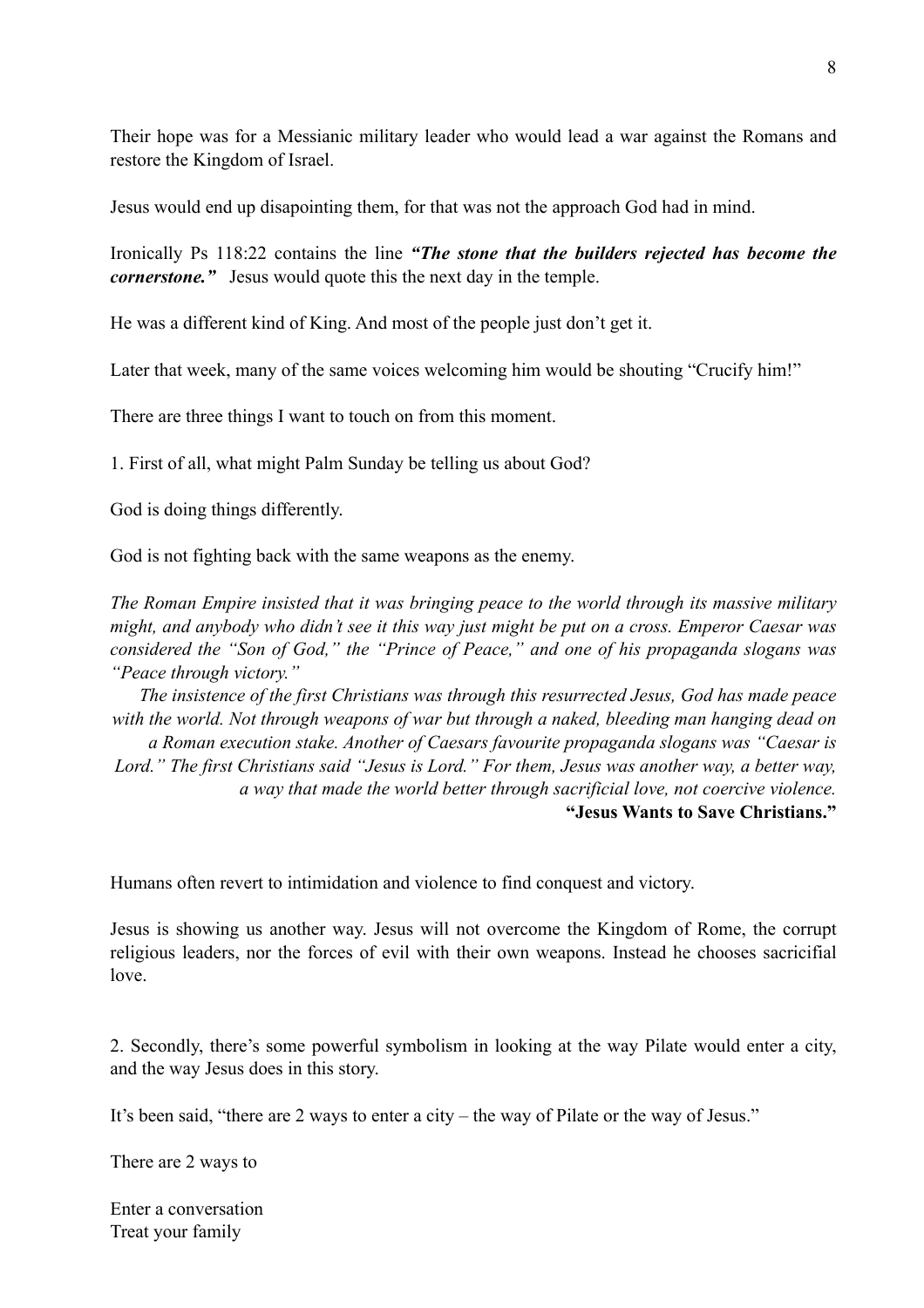Deal with conflict Deal with pain Treat your friends Treat your enemies

The way of Pilate or the way of Jesus.

What is your approach to these situations? Reverting to aggression, intimidation and conflict?

Or is it the way that seeks a resolution through self-giving love, and forgiveness?

Everyday we are forced to make that choice – the way of Jesus – or the way of Pilate – the way of the world.

3. Finally, what does Palm Sunday tell us about ourselves?

For many people it's easy to love God when we think he's doing what we want him to do. We find being enthusiastic and committed very easy when things are going how we want.

It also highlights to us that when God's plan departs from what we want, we can often become fearful and violent, lashing out at anyone, even the one who comes to save us.

We too are capable of giving up on God when he doesn't deal with things the way we expect him too.

- Disease
- Death
- Enemies

So we throw God, or the idea of God out to be crucified just outside of town.

We have to expect that there will be times when we don't get it. When we don't understand why God is not acting as we think he should.

In fact, this happens throughout the bible all the time. People think God should do certain things, and he does it differently. Or God's idea of who's in and who's out being very different to our own.

We can't understand why things are happening the way they are, in the same way many can't understand why Jesus won't get down off the cross and vanquish his enemies.

God is saving the world, not by human wisdom, which is so often tainted with lust for power, violence and revenge, but by His wisdom. His ways are higher than our ways.

God is suffering alongside us, dying alongside us, then breaking free of death and evil on the third day and inviting us to belongside him in resurection.

All we can do is trust and follow the example he gives us.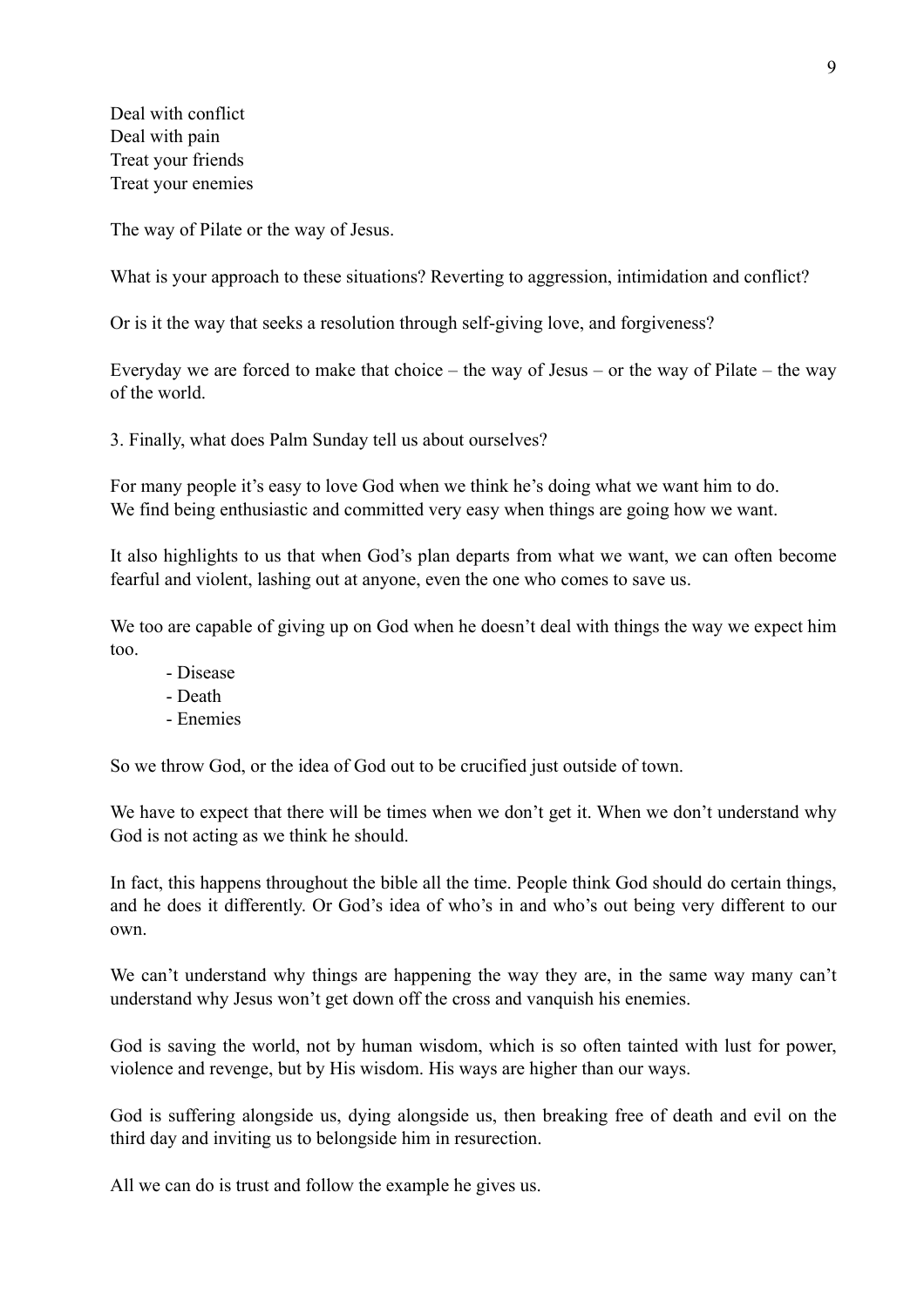I would like to read this Palm Sunday Confession, from the perspective of the crowd in Jerusalem. This confession was written by Rev Malcolm Gordon.

*O Jesus our king, riding into the capital city for the great show down with the powers of evil and corruption.*

*You are known as a man of peace but you might want to think about that For those you are up against are merciless and cruel And the only place you'll end up by turning the other cheek Is high on a criminal's cross.*

*O Jesus our king, riding into our hopes for redemption; Where is your sword and where is your army? This ragtag rabble of rascals and rednecks from the sticks aren't going to fill any of your enemies with fear. Just say the word, and we'll throw down our palm branches* a*nd take up our spears, hidden away all these years. Cast off the disguise of peace maker and we will rally to you in a heartbeat.*

*O Jesus our King, beware my friend. There are rumours that some who are close to you cannot be trusted. That some want to force the fight you seem eager to lose And this talk of taking up your cross* – *it's making the troops nervous. Give us victory, fire us up, we're ready to fight and kill and die. We are like a storm cloud ready to burst; A wave ready to swell up and then break. Just tell us which way we should surge. Make it soon, or there's no telling what we'll do.*

*O Jesus our king, you mock us. You refuse to claim the throne we offer. You've taken hold of our hearts, but you have rejected our fists. And anyone can tell you that's no way to rule. So we've no use for you, you peacemaking poet from up north, For the villains we face come with razor sharp swords. Take your stories and die, they're no good to us. It's going to take more to save us than your foolish love.*

*O Jesus our king, all the clamour and noise For you to reign on high. For you to be cursed and die Have all faded and gone, Like seed that springs up in the shallow soil. But you were still like sleep In the midst of the storm. You were the point of persistent peace While we all wanted war Now our rage is all spent We wonder Are you?*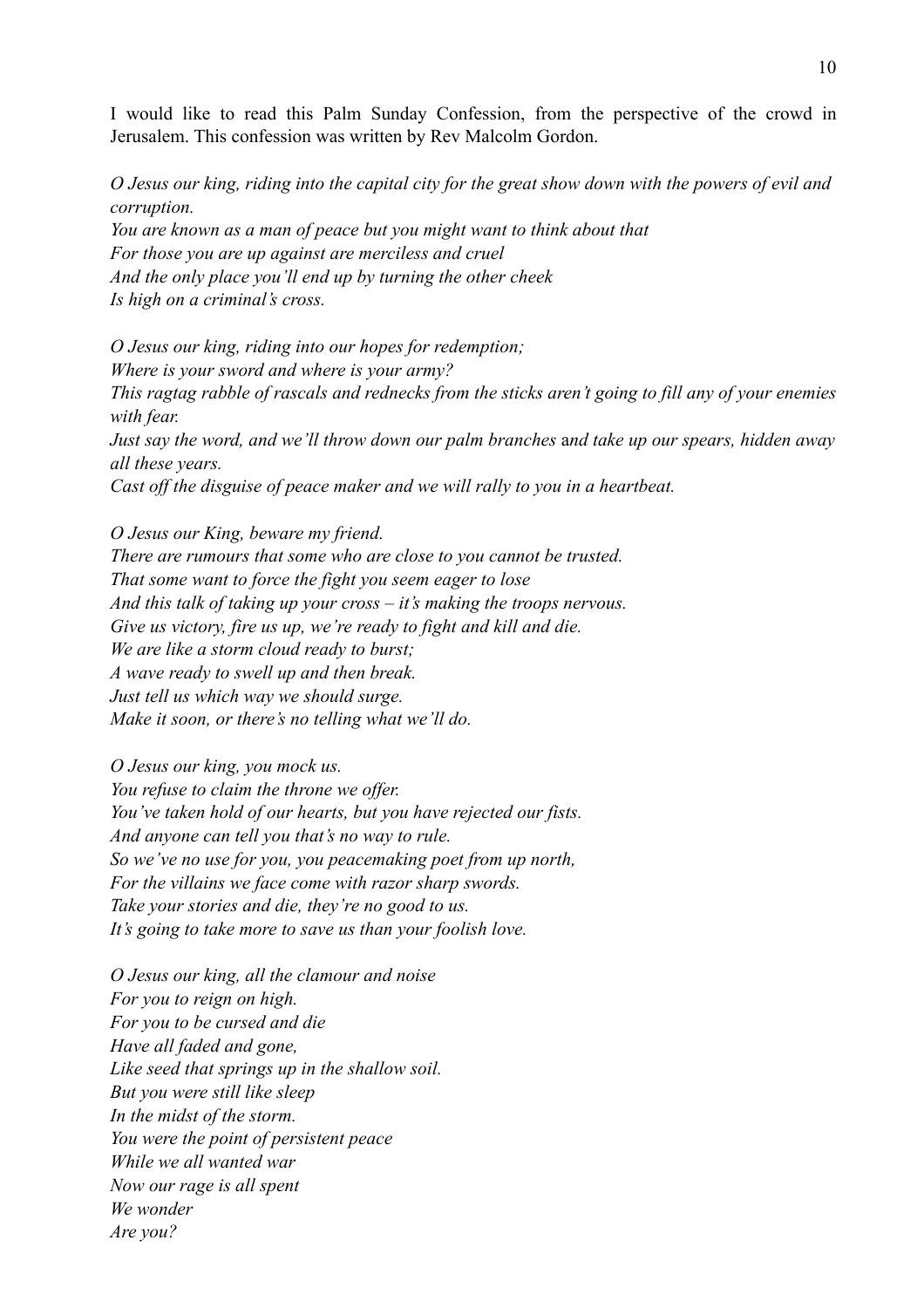#### **BREAD AND WINE**

Traditionally we would share celebrate Communion on the first Sunday of the month. Since we can't be geographically in the same place, instead in our homes we will each take some bread and wine/juice and through these things remember the life of Christ, his death and resurrection, his presence with us now, and his coming again to complete his reconciling work. We remember that we share and take part in these things also. May the peace of Christ be with each of you.

#### **PRAYERS OF INTERCESSION – From the Christian Aid Website.**

Loving God, strengthen our innermost being with your love that bears all things even the weight of this global pandemic even the long haul of watching for symptoms of patiently waiting for this to pass watching and waiting, keeping our gaze fixed on you, and looking out for our neighbours near and far.

*Instil in our shaken souls the belief and hope that all things are possible with your creative love for strangers to become friends for science to source solutions for resources to be generously shared so everyone, everywhere, may have what they need That your perfect love that knows no borders may cast out any fear and selfishness that divides.*

May your love that never ends be our comfort, strength and guide for the wellbeing of all and the glory of God.

We know name out loud or in our hearts those people who we are concerned for at this time.

God, give inward and outward tools to help these people move forward. We love them.

*Restoring and healing God, thank you for medical workers everywhere, embodying sacrificial love in these challenging times putting the welfare of others before their own*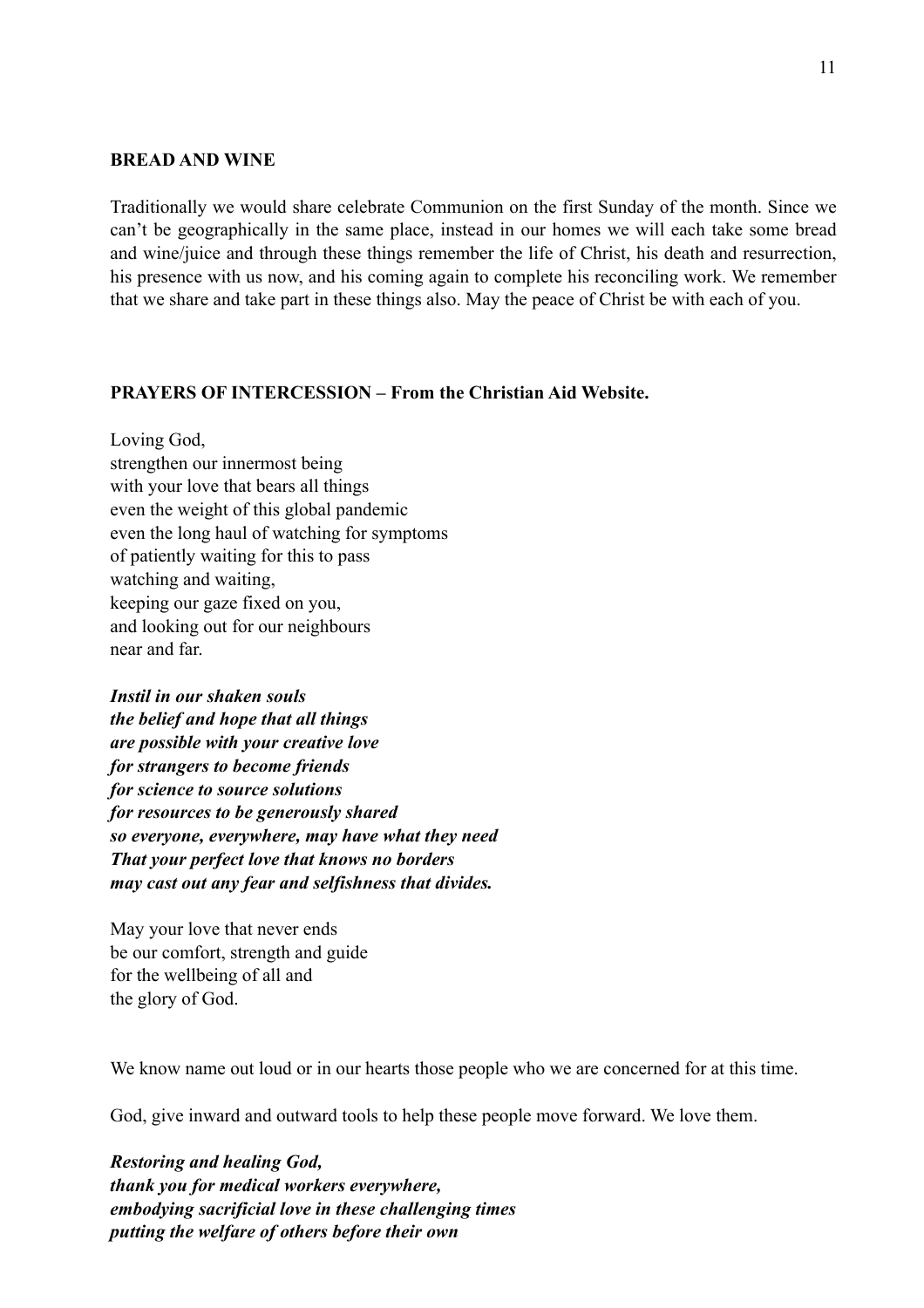*staying away from their family and loved ones comforting the concerned and bereaved reassuring the anxious and vulnerable working to heal and restore people who are ill. Be their guide, strength, wisdom and hope.*

We pray for those in authority to do right by them for proper protective equipment to be provided and for their dedication to be met with much gratitude and appreciation when they return home, exhausted.

And we pray for medical workers around the world, where resources and protective equipment are always in short supply, not only now but always.

**May these extraordinary times**

**lead to deep and necessary changes in how our world works, resulting in a genuine effort to address the profound injustice of life expectancy being determined by geography, to awaken us all to the reality of how connected we all are and to work together to create the community and world we all want to be part of.**

Amen.

Thank you for joining together this morning in worship.

There will be a Good Friday service and video next week, as well as Easter Sunday. Jane will send these links out when they are ready.

Let's close this time and sing Ten Thousand Reasons.

#### **CLOSING HYMN: 10,000 Reasons**

The sun comes up It's a new day dawning It's time to sing Your song again Whatever may pass And whatever lies before me Let me be singing When the evening comes

*Bless the Lord oh my soul Oh my soul Worship His Holy name Sing like never before*